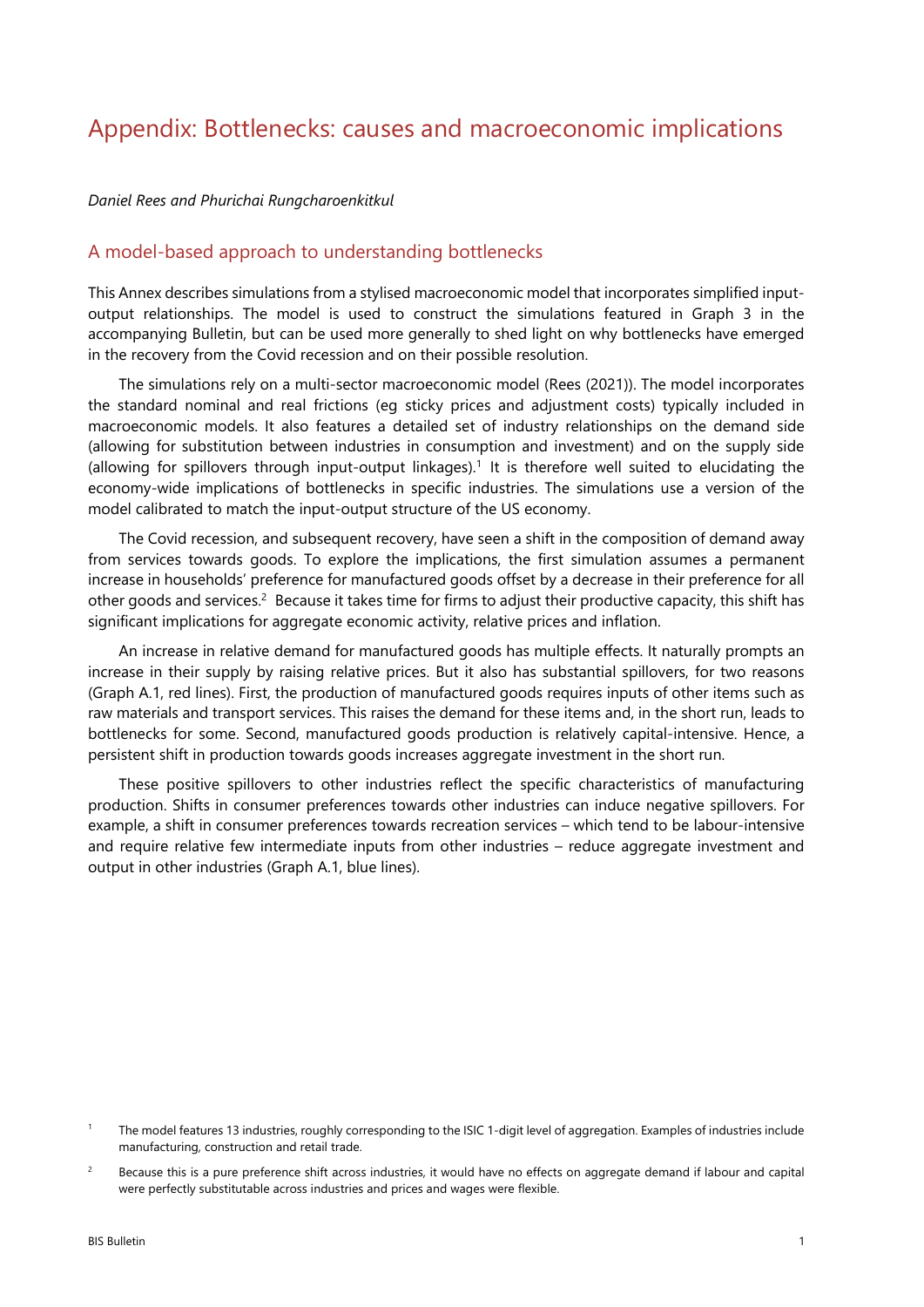## Shift in demand preferences to manufactured goods boosts investment and intermediate input demand



A shift in consumption patterns towards manufactured goods is inflationary (Graph A.2, left-hand panel)). There are two reasons for this. The first relates to the aggregate demand effects described above. Increasing the production of manufactured goods also increases the demand for other items, including those needed to boost aggregate investment (centre and right-hand panels). The second is that goods prices tend to be relatively more flexible than services prices.<sup>3</sup> Hence, the inflationary effects on goods prices more than offset the disinflationary effect of lower demand for services.

Shift in demand preferences towards manufactured goo[d](#page-1-0)s is inflationary



<span id="page-1-0"></span>3 See Eusepi et al (2011).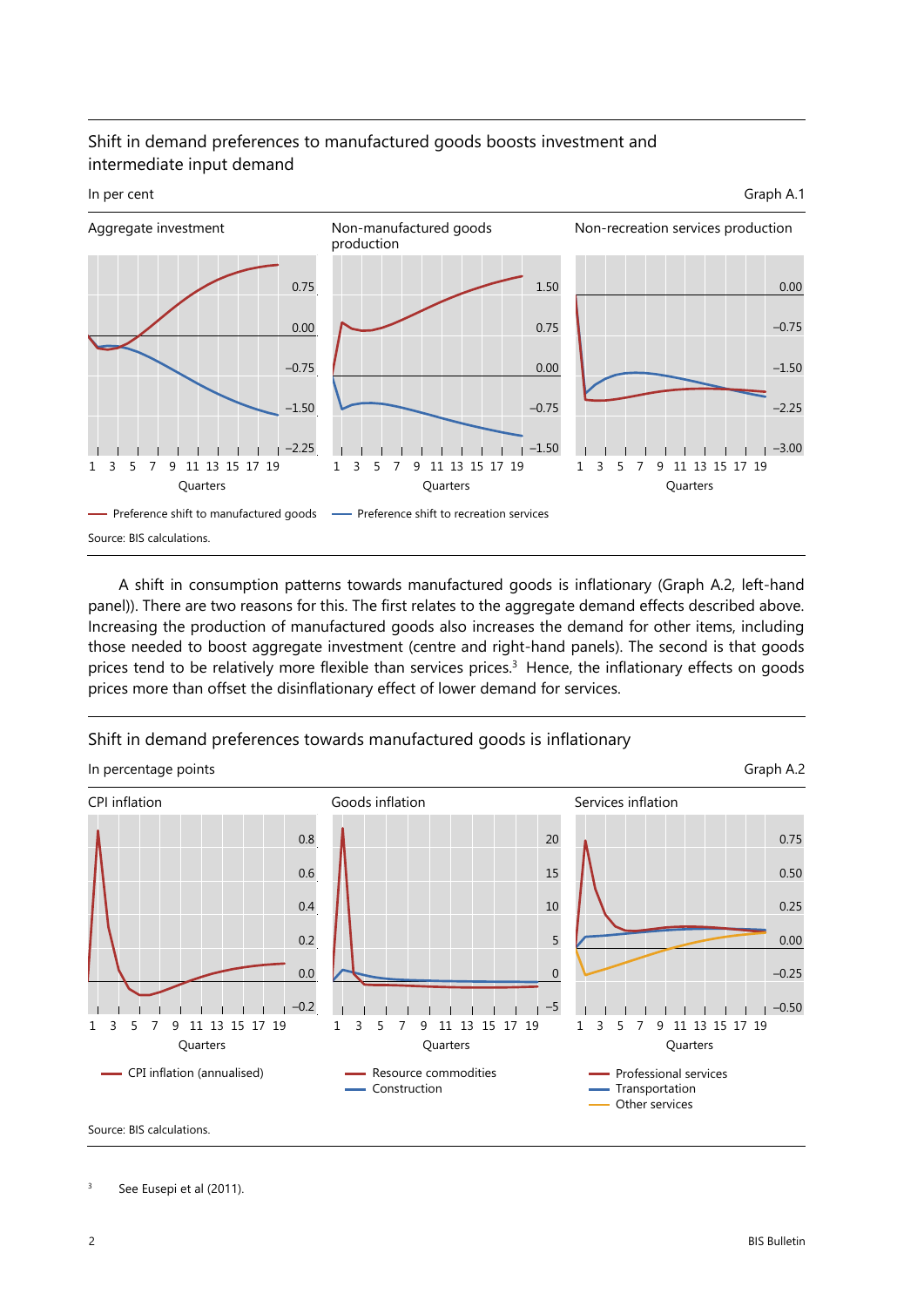The duration of bottlenecks and extent of their inflationary effects depend on the persistence of their underlying drivers and firms' expectations about this persistence. To illustrate this, consider two additional scenarios (Graph A.3). In the first, the shift in demand lasts for only four quarters, and firms correctly anticipate the duration. In the second, firms *expect* the change in preferences to be temporary, even though it turns out to be permanent.4 If the increase in relative goods demand is temporary, bottlenecks naturally ease when demand patterns return to normal (blue lines). The resulting fall in price for items affected by bottlenecks (like resource commodities) lowers aggregate inflation. In contrast, if the shift in preferences turns out to be permanent, even though firms expect it to be temporary, additional investment to expand the productive capacity of [b](#page-2-0)ottleneck-affected sectors may not take place (yellow). In this case, bottlenecks are likely to persist for longer and may even intensify, as shown in this example by resource commodity prices staying high.



The implications of bottlenecks driven by supply disruptions, and their resolution, can differ from those of bottlenecks driven by stronger demand. Graph A.4 compares the implications of a temporary increase in the relative demand for manufactured goods (red lines) to a temporary (blue lines) and permanent (yellow lines) contraction in the supply of resource commodities that feed into the production of manufacturing goods. All three scenarios cause a bottleneck in resource commodity production, an increase in commodity prices and a pickup in inflation. But when supply disruptions are the cause, the production of commodity declines rather than increases. The production of manufactured goods stays relatively stable, because the model assumes that manufacturing firms can substitute additional labour, capital and other intermediate goods to make up for lower commodity supply. In reality, firms may be less able to substitute in this way (eg due to a need for specialised items), resulting in a larger contraction in manufactured goods production.

<span id="page-2-0"></span><sup>4</sup> Specifically, at each point in time households and firms expect the demand shift to last for an additional four quarters. This approach to modelling the structural change incorporating misplaced beliefs follows Kulish and Pagan (2017).